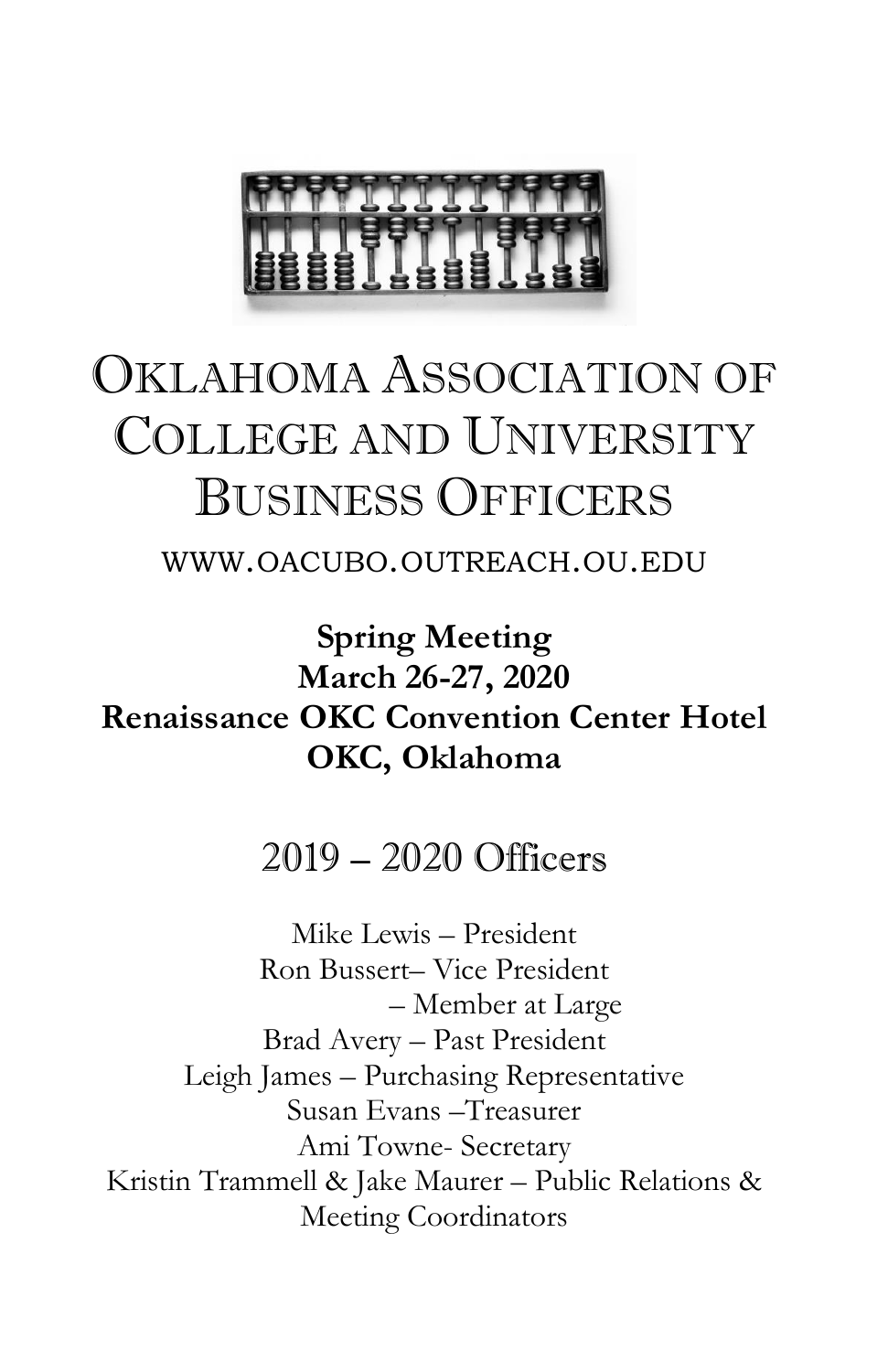# Oklahoma Association of College and University Business Officers **Fall 2018 Meeting Agenda Thursday, March 26, 2020**

7:30am – 9:00am

**Registration** 9-10 Meeting Rooms **Continental Breakfast** 11-12 Meeting Rooms

9:00am – 10:40am 1-3 Meeting Rooms

**Keynote: "Connecting the Workplace and Life through F.U.N"**

*Paul Long, Shaprio Group*

11:00am – 11:50am 1-3 Meeting Rooms

#### **General Session: "Best Practices in the Business Office"**

*Tiffany Murley, OPSU, Heather Hood WOSC, Ami Towne, SE & Laurie Beets, OSU*

12:00pm – 1:00pm

**Lunch** 11-12 Meeting Rooms

 $1:00 \text{pm} - 1:50 \text{pm}$  1-3 Meeting Rooms

# **General Session: "Right Place, Right Time, Right Program"**

*Nick Wallace, BKD*

 $1:50 \text{pm} - 2:00 \text{pm}$  9-10 Meeting Rooms **Break with Vendors**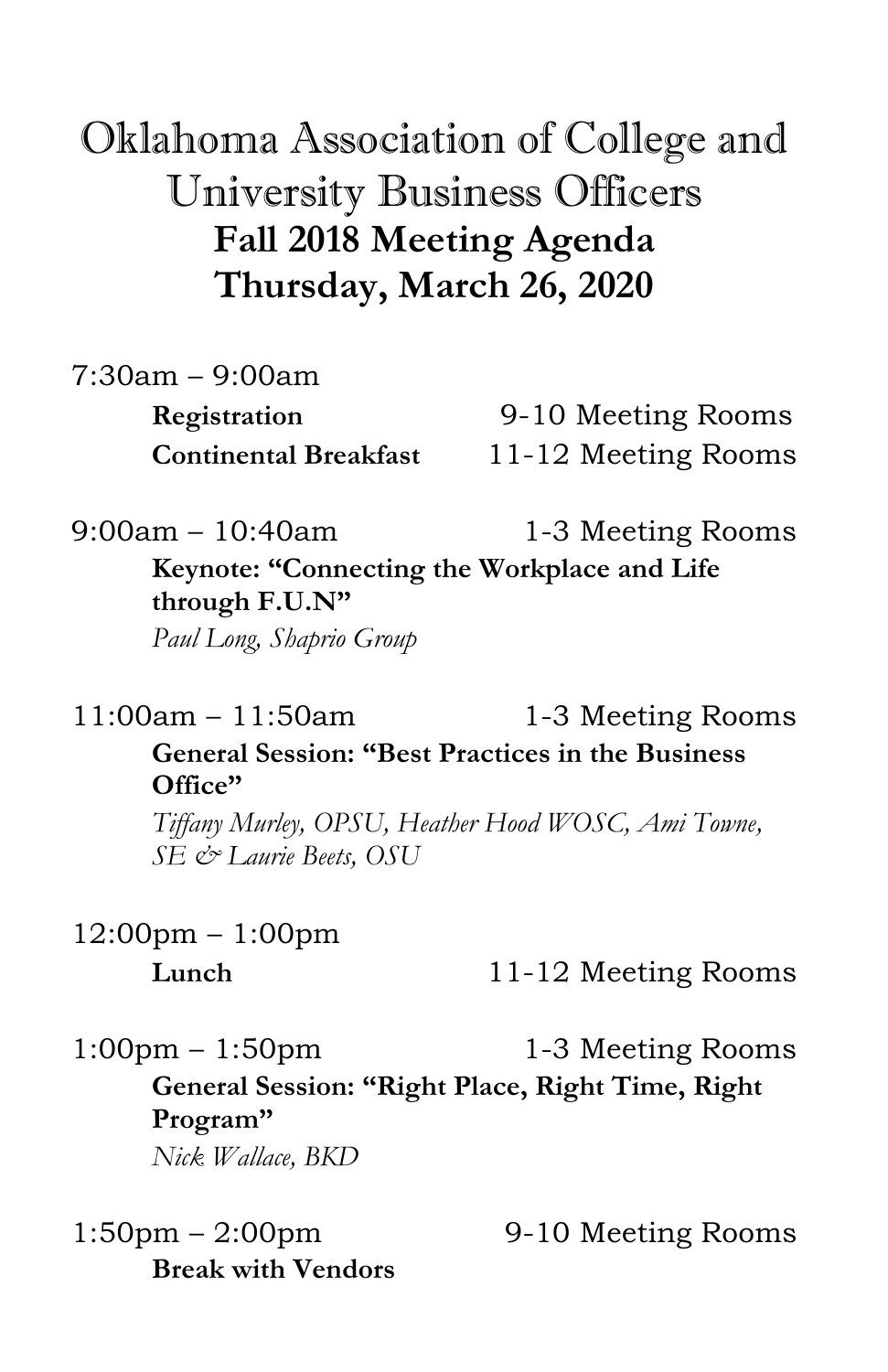$2:00 \text{pm} - 2:50 \text{pm}$  1-3 Meeting Rooms **General Session: "GASB Accounting Update"** *Becky Robins, BKD*

 $2:50 \text{pm} - 3:10 \text{pm}$  9-10 Meeting Rooms **Break with Vendors**

 $3:10 \text{pm} - 4:00 \text{pm}$  1-3 Meeting Rooms **General Session: "Purchasing related Hot Topics"** *Sam Derugger, OMES State Purchasing*

 $4:00 \text{pm} - 4:10 \text{pm}$  9-10 Meeting Rooms **Break with Vendors**

4:10pm – 5:00pm 1-3 Meeting Rooms **General Session: "OSRHE Update"** *Chancellor Glenn Johnson, OSRHE*

 $5:00 \text{pm} - 5:10 \text{pm}$  1-3 Meeting Rooms **Vendor Door Prize Presentations**

5:10pm – 6:30pm 11-12 Meeting Rooms **Vendor Sponsored Networking Reception Heavy hors d'oeuvres**

6:30pm

**Dinner on your own**

7:00pm

**Thunder Game opportunity**